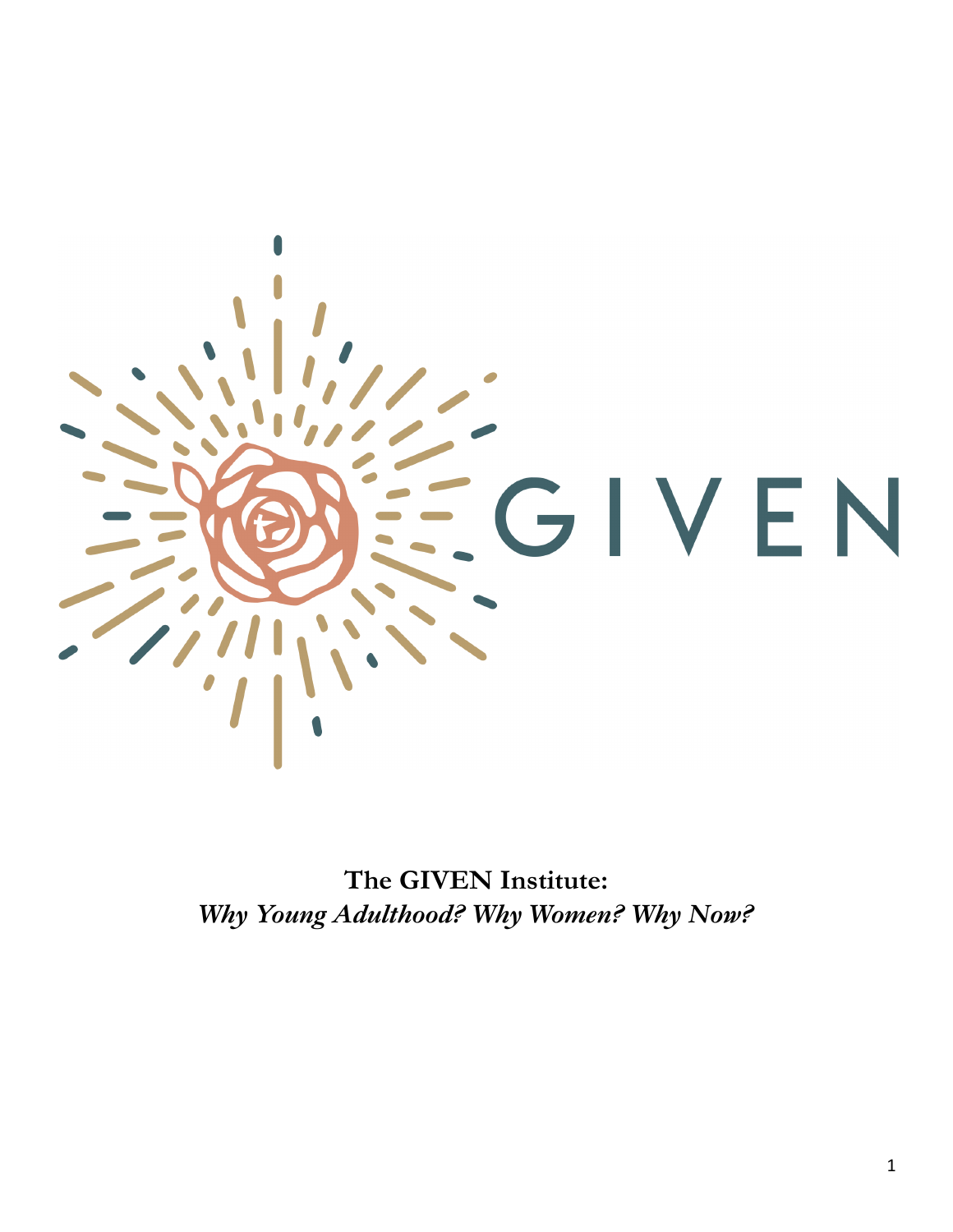## **What is GIVEN?**

The GIVEN Institute ("GIVEN") is a not-for-profit organization dedicated to activating the gifts of young adult women for the Church and the world.

GIVEN inspires and equips the next generation of female leaders to "receive the gift that they are; realize the gifts they've been given; and respond with the gift that only they can give."

Through leadership training, faith formation, and dedicated mentoring, GIVEN forms women for mission and for life.

The GIVEN Institute is faithful to the Magisterium and entrusted to Our Lady of Guadalupe, Mother of the New Evangelization.

#### **What challenge does GIVEN address?**

For some time, the Catholic Church has been bracing itself to confront one of its major challenges – the disaffiliation of its Millennial and Generation Z members. In 2015, the Pew Research Center reported that 35% of Millennials (19 million persons) identified as "nones," or persons with no religious affiliation. A significant number of the unaffiliated had previously identified as Catholic.<sup>1</sup>

An update to the Pew report in 2019 showed a 13-point increase in religious disaffiliation among Millennials and a 10-point increase in religious disaffiliation among women, compared to 2009. The effect of the COVID-19 pandemic on religious practice remains to be seen.<sup>2</sup>

Springtide Research Institute released a study in 2019 detailing the struggles of "America's Loneliest Generation". Generation Z, those born between 1997 and 2012, are identified as exhibiting "declining trust in social institutes (religious and cultural) and rising social isolation resulting in severe loneliness. The study goes on to say that:

- Nearly 25% of young people who attend worship gatherings weekly or more still feel as though no one understands them.
- Over one in ten (12%) or young people who attend religious gatherings feel left out *all* the time.

These numbers are striking, and even more so when considering how critical women have been to the life and mission of the Church. Catholic women have traditionally offered some of their most important contributions to society through the family. Because Millennials are increasingly delaying or foregoing marriage altogether, many Catholic women are finding themselves single without their choosing – for longer than desired or for good.<sup>4</sup>

According to a 2015 CARA study, eighty percent of lay ecclesial ministers – those involved in religious education, sacramental preparation, liturgy and/or music ministry, or general parish administration – were women, with a median age of 55.<sup>5</sup>

<sup>1</sup> Pew Research Center, Religion and Public Life, "America's Changing Religious Landscape," 2015.

<sup>&</sup>lt;sup>2</sup> Pew Research Center, Religion and Public Life, "In U.S., Decline of Christianity Continues at Rapid Pace," 2019

<sup>&</sup>lt;sup>3</sup> Springtide Research Institute, "Belonging: Reconnecting America's Loneliest Generation," 2019.

<sup>&</sup>lt;sup>4</sup> One-in-Four Millennials in their 30s Are Unmoored from the Institution of Family," Wendy Wang, Institute for Family Studies, September 27, 2017.

<sup>&</sup>lt;sup>5</sup> "Lay Ecclesial Ministers in the United States," The Center for Applied Research in the United States. February 2015.

<sup>&</sup>quot;Lay Ecclesial Ministers in the United States," The Center for Applied Research in the United States. February 2015.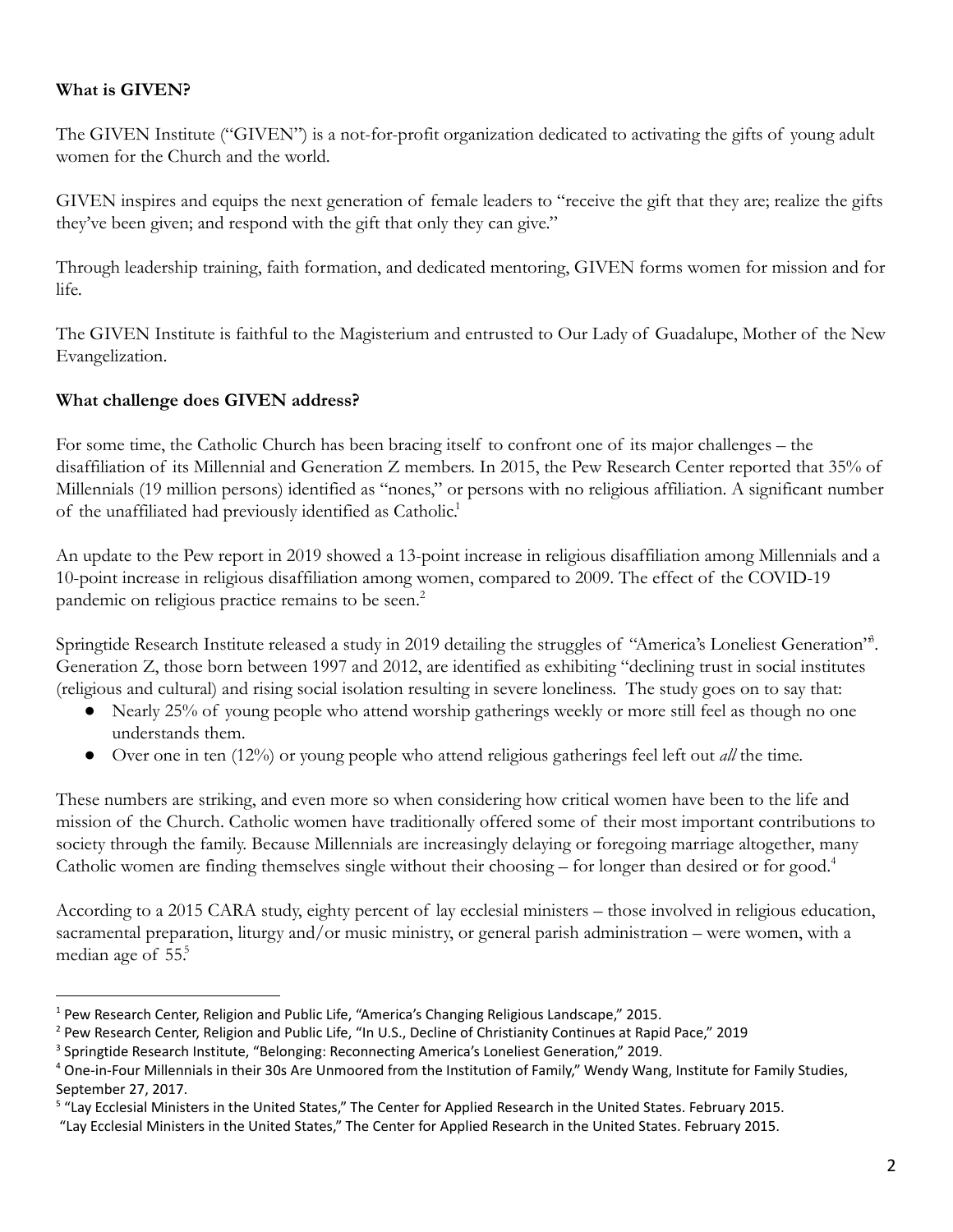Religious sisters, who have played a significant role in religious education and service to the marginalized, have seen staggering declines since a peak in 1965.<sup>6</sup>

It is clear that one of the Church's most pressing needs to ensure its future sustainability and mission-effectiveness is an investment in young adult Catholic women.

# **Why young adulthood?**

- The demographic of "emerging adulthood' is rapidly growing, meaning that increasing numbers of young adults find themselves on an unclear path to adulthood. There is now often a decade between college graduation and a vocational commitment. This period is characterized by anxiety, intense identity-exploration, instability, transience, and delayed commitments.<sup>7</sup>
- The weakening of what were previously ubiquitous centers of communal support parishes, neighborhoods, civic associations – in addition to the weakening of marriage bonds and an unstable economy -- have left young adults looking for adults who can help them understand and meet the expectations and demands of adulthood.<sup>8</sup>

## **Why women?**

- The Catholic Church is one of the only institutions that esteems the role women play in shaping civilization as mothers. This leadership role is one that is undervalued and under-supported in our culture.
- Women both lay and consecrated have long been at the helm of some of the Church's most critical work, including ministry, education, healthcare, and the provision of social services to the marginalized.
- Lay Catholic women through a diversity of professions have answered the call to be "leaven to the world" by working to ensure that both the economy and society treasure the family, protect the vulnerable, and keep the person at the heart of all of its enterprises.

## **Why now?**

- The distinct phenomena of the disaffiliation of young adult women, an aging population of religious sisters, and a culture which undervalues marriage and family life are converging. From its earliest days, women have been the backbone of the life and mission of the Church. This is a critical time for the Church to inspire and equip the next generation of Catholic women leaders to put their gifts in service of the Gospel.
- A surge in conversation surrounding the influence of women in the wider culture invites the Church to increase appreciation and opportunities for the exercise of feminine gifts and voices. Pope Francis exhorts the Church to be "a listening Church" in the area of women's equality, and that by doing so, "[the Church] can support the call to respect women's rights, and offer convinced support for greater reciprocity between males and females, while not agreeing with everything some feminist groups propose."<sup>10</sup> The teachings of

<sup>6</sup> "Population Trends Among Religious Institutes of Women." Erick Berrelleza, S.J., Mary L. Gautier, Mark M. Gray. The Center for Applied Research in the Apostolate. 2014.

<sup>7</sup> Christian Smith and Patricia Snell, *Souls in Transition: The Religious & Spiritual Lives of Emerging Adults* (New York: Oxford University Press, 2009).

<sup>8</sup>"Borders on Insanity, or Insanity on Borders." Jack Fowler. National Review. 2018.

<sup>9</sup> In his 1995 *Letter to Women*, Pope John Paul II said, "Thank you, *women who work!* You are present and active in every area of life-social, economic, cultural, artistic and political. In this way you make an indispensable contribution to the growth of a culture which unites reason and feeling, to a model of life ever open to the sense of "mystery", to the establishment of economic and political structures ever more worthy of humanity."

<sup>&</sup>lt;sup>10</sup> Pope Francis, Post-Syndonal Apostolic Exhortation "Christus Vivit," March 25, 2019.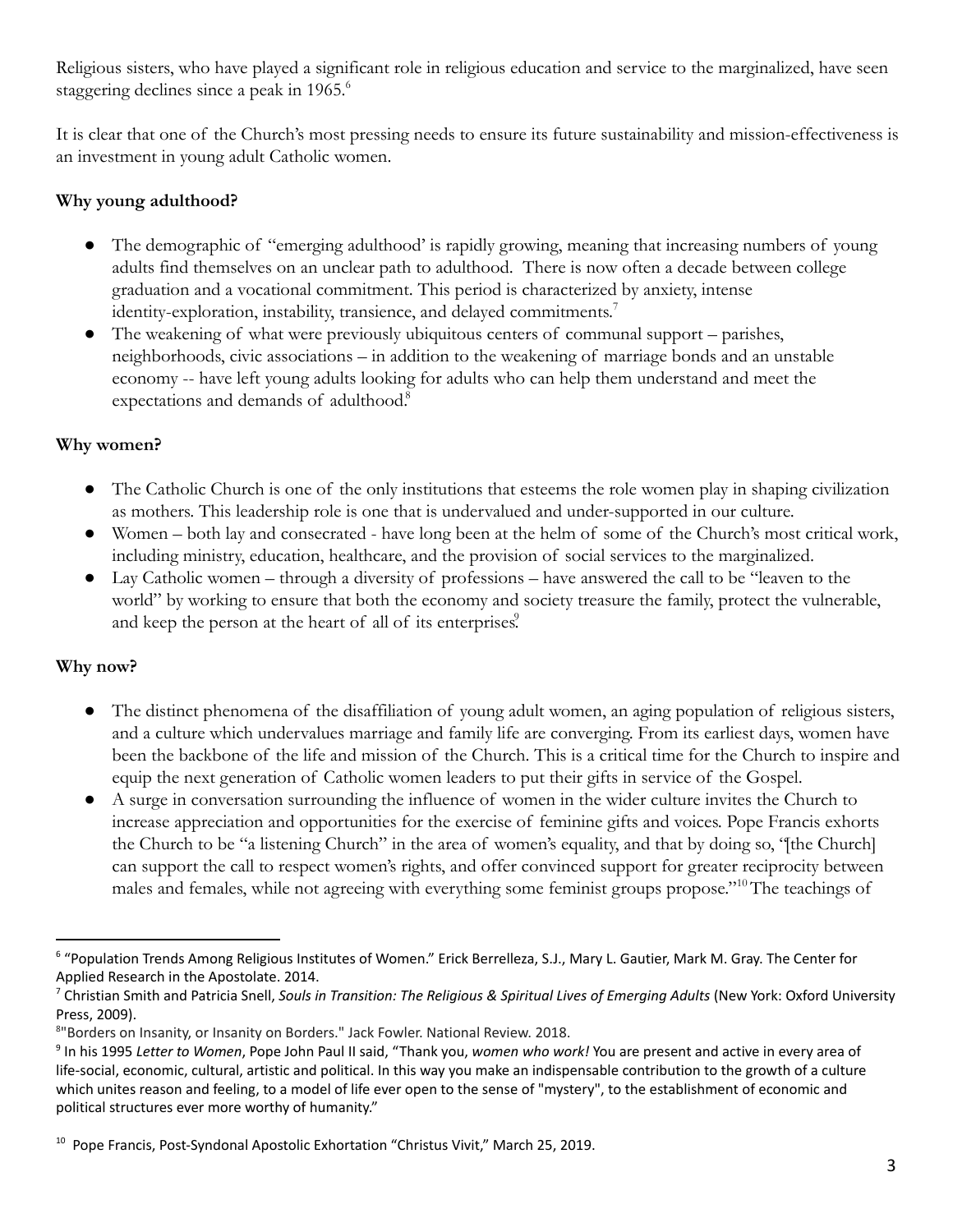the Catholic Church offer a holistic approach to upholding the dignity and value of women in alignment with Pope Saint John Paul II's call for a "new feminism."<sup>11</sup>

### **How does GIVEN address these challenges?**

Young adult Catholic women are an underserved though critical demographic marked by a search for identity, community, and purpose. GIVEN's programming is designed for women between the ages of 21-30, who are navigating a period of time between college graduation and vocational commitment or professional clarity.

There is a growing number of highly educated, talented young adult women who are looking to make this period of their lives fruitful and purposeful, who want to know that their gifts are needed. GIVEN identifies, equips, and positions these women to find a meaningful path for this period, one which also opens up possibilities for their future and enables them to find ways to put their gifts in service to the Church and the common good.

GIVEN fills a current gap in services to meet the needs of this demographic. Many excellent corporate leadership development programs do exist; however, growth in leadership is often framed as something in tension or at odds with other vocational responsibilities. There are many Catholic ministries and apostolates that provide faith formation to women, but few, if any, explicitly invest in their leadership development.

GIVEN brings together these elements of leadership development, faith formation, and dedicated mentorship to provide a comprehensive and transformative personal investment in the lives of future Catholic women leaders.

## **Identity**

GIVEN helps young adult women who are trying to form their identity to find it in Jesus Christ, "who is the answer to the question posed by every human life."<sup>12</sup> GIVEN's programming directly proposes that a woman's fundamental identity is a beloved daughter of God. GIVEN presents the Church's teaching on the dignity and vocation of women, with particular attention to their witness of living out their personal vocation. Programming highlights the distinctive ways that women form their identities, addresses common wounds and vulnerabilities, and helps participants to cultivate healthy relationships with themselves, others, and God.

#### **Community**

According to Christian Smith, the sociological factor which makes the biggest difference in the religious and spiritual lives of Catholic young people (after the example of parents) are relationships with models, mentors, teachers, and friends who are serious about the Catholic faith.<sup>13</sup> GIVEN provides young adult women with an encouraging community of dedicated mentors and a network of peers who share their faith commitments and desire to lead a meaningful life. By pairing established Catholic women leaders with emerging ones, GIVEN creates an intentional mentoring network, one which guides women in their educational, professional, or vocational discernment and decision-making.

#### **Purpose**

GIVEN embraces the truth expressed by Pope Francis: "Becoming a saint means becoming more fully yourself, becoming what the Lord wished to dream and create, and not a photocopy. Your life ought to be a prophetic

<sup>11</sup> Pope Saint John Paul II, *Evangelium Vitae*, 1995.

 $12$  Pope Saint John Paul II, Homily, Apostolic Journey to the United States, October 8, 1995.

<sup>13</sup> Christian Smith, Kyle [Longest,](https://www.amazon.com/s/ref=dp_byline_sr_book_2?ie=UTF8&text=Kyle+Longest&search-alias=books&field-author=Kyle+Longest&sort=relevancerank) [Jonathan](https://www.amazon.com/s/ref=dp_byline_sr_book_3?ie=UTF8&text=Jonathan+Hill&search-alias=books&field-author=Jonathan+Hill&sort=relevancerank) Hill, and Kari [Christoffersen](https://www.amazon.com/s/ref=dp_byline_sr_book_4?ie=UTF8&text=Kari+Christoffersen&search-alias=books&field-author=Kari+Christoffersen&sort=relevancerank). *Young Catholic America: Emerging Adults In, Out of, and Gone from the Church.* Oxford University Press. New York. 2014.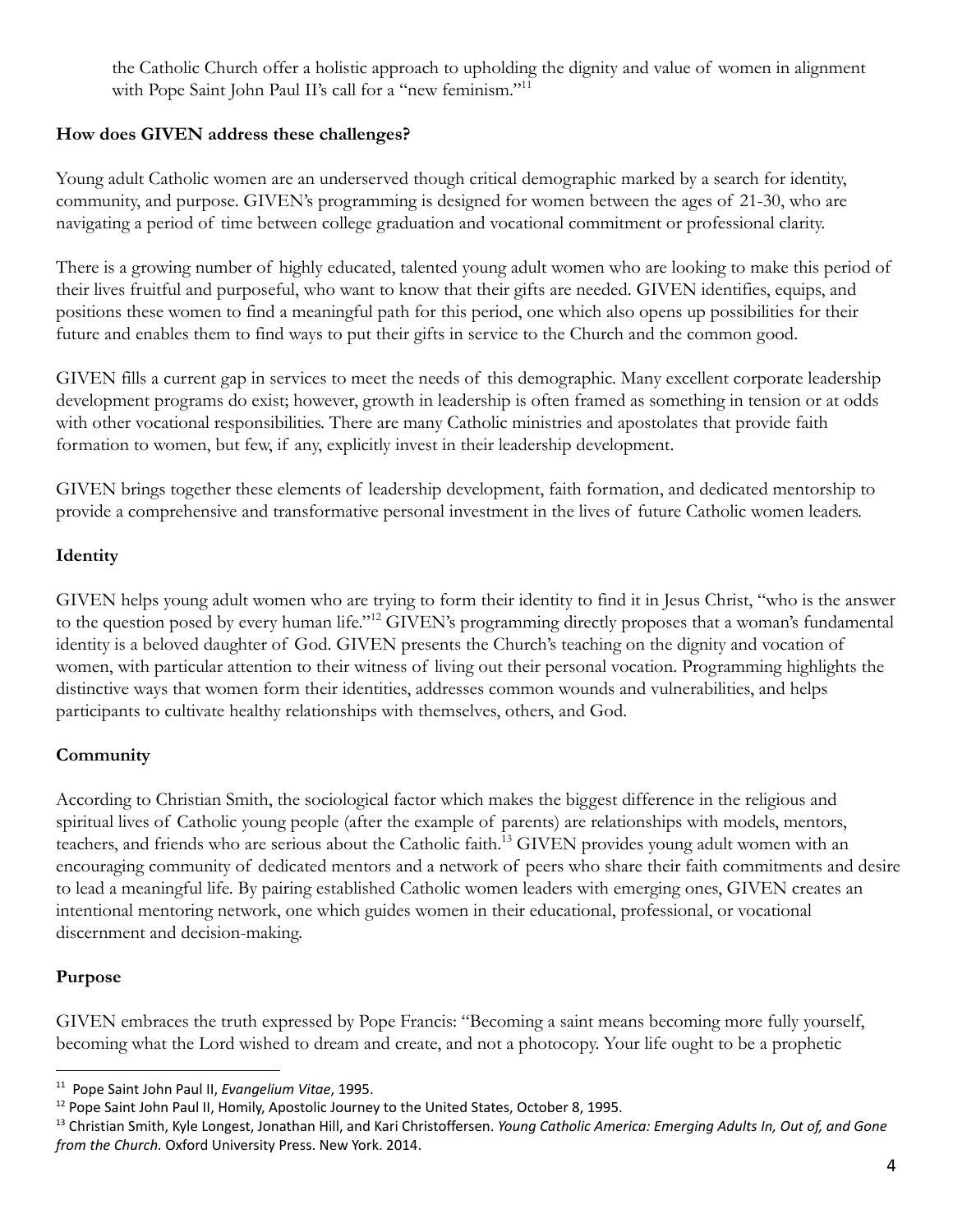stimulus to others and leave a mark on this world, the unique mark that only you can leave. Whereas if you simply copy someone else, you will deprive this earth, and heaven too, of something that no one else can offer."<sup>14</sup> The GIVEN network will collectively help young adult women better understand their gifts and identify opportunities and pathways to put them in the service of the Gospel.

**How does GIVEN do this?** GIVEN addresses this through its two signature programs and its wider network.

# **GIVEN Catholic Young Women's Leadership Forum**

The flagship event of the GIVEN Institute is the Catholic Young Women's Leadership Forum. The annual event brings together a diverse group of young adult women from across the country for a multi-day Forum. It is designed for young adult Catholic women seeking leadership training, faith formation, and support to better understand and pursue their particular mission. Applicants are expected to be engaged with their Catholic faith but come with different experiences and from diverse backgrounds. Each participant will develop and execute a post-Forum action plan in which they share their gifts with a particular community. This multiplies GIVEN's impact beyond each cohort of women.

Participants will apply for a specialty:

- o **Entrepreneurial:** This specialty is designed for young women who have an innovative idea for a new mission, organization, or apostolate. These young women will be guided by established leaders with business acumen and entrepreneurial experience who will support them as they develop their ideas, solidify their plans, and strategize for launch.
- o **Catholic Professional:** This specialty is for women who are working within Catholic organizations (e.g. diocesan employees, youth/young adult/campus ministers, educators, non-profit employees) who would like to grow as leaders in their fields. Specific attention will be paid to the challenges and opportunities of working in non-profit and faith-based organizations. They will be mentored by experienced Catholic professionals who lead a variety of Church and non-profit ministries.
- o **Secular Professional:** This specialty is designed for Catholic women called to a secular workplace or to the public square (e.g. business, finance/accounting, law, sports management/coaching, small business owner, educational leadership, government/public policy, journalist) who desire support as they integrate faith and professional life, navigate secular controversies with faith, and grow as a Catholic and a leader in the secular world. They will be mentored by Catholic professionals and executives who work in a diversity of fields.
- o **Artistic:** This specialty is designed for women who are creative at heart and have a strong desire to use their gifts in the service of others. Whether a dancer, musician, painter, content creator, writer, or graphic designer, this specialty supports the unique calling and challenges of bringing the good, true, and beautiful to our world and Church. Mentors in this specialty are all experienced artists with varied gifts who will guide, challenge, and support the work of the artist.
- o **Care for the Human Person:** A particular gift of the feminine genius is to nurture life, to care for the other. Although all women are called to nurture life in all vocations and professions, this specialty is designed for women who serve in direct roles caring for the human person. Those in the medical field, such as doctors and nurses, and other healing fields, such as counselors, life-coaches,

<sup>&</sup>lt;sup>14</sup> Pope Francis, Post-Syndonal Apostolic Exhortation "Christus Vivit," March 25, 2019.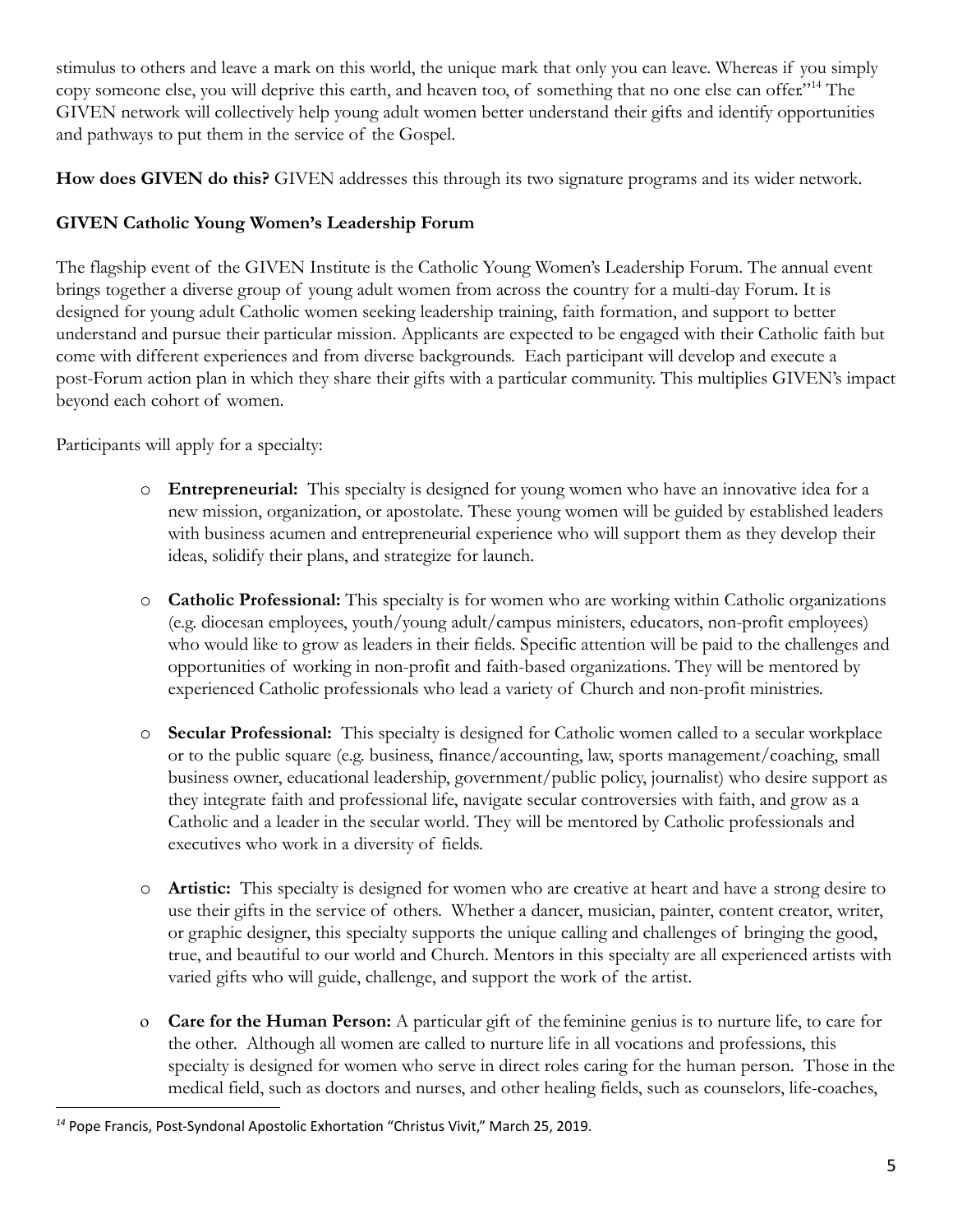and psychiatrists, as well as those who serve as primary caregivers of children or the elderly will be supported in this group. Mentors who have made caring for the human person their life's work will serve to inspire and further equip the young leaders who share this calling and will particularly guide them to participate in the Church's rich tradition of social teaching and ethics.

No matter the specialty, every participant will:

- Hear keynote addresses and panel discussions from lay and religious Catholic leaders on topics relevant to the contemporary, Catholic woman
- Engage in exercises to identify her particular gifts, strengths, and aptitudes
- Engage in peer and professional networking
- Receive accompaniment from consecrated and lay mentors
- Receive support and guidance to execute a one-year, post-Forum action plan
- Deepen her understanding of the Church's teaching on the dignity and roles of women
- Have time for prayer, reflection, and renewal in their love of God, self, and neighbor. Mass, confession, adoration, and spiritual direction will be available throughout the Forum.

GIVEN works to attract and serve a proportionate representation of women who are not of European ancestry in order to reflect the current demographic of young Catholics in the United States. Speakers, panelists, and mentors who are not of European ancestry will also be reflected in each Forum and will serve as mentors.

Members of religious communities who have recently assumed positions of leadership or for whom the programming and networking would be beneficial are welcome to participate in the Forum. GIVEN aims to provide religious communities with opportunities for leadership development as well as new avenues to introduce their charisms to a wide network of young women and leading professionals.

#### **The Art of Accompaniment Mentoring Program**

The GIVEN Institute has developed a signature mentoring program available to women who have participated in a Leadership Forum and will eventually expand to all members of The GIVEN Network. Catholic young adult women report that they primarily learn what it means to be an adult woman of faith through the witness of other women.<sup>15</sup> Research also confirms that in the absence of faith formation by their parents, many young adults have taken up the search for credible mentors outside of their families. For those well-formed at home, mentors reinforce faith commitments and broaden an understanding of vocational paths and opportunities.

The GIVEN Institute recruits and trains a network of Catholic women mentors who want to accompany young Catholic women to activate their gifts for the Gospel. Particular attention will be paid to the ways that women integrate faith, interpersonal relationships, professional aspirations, and vocational responsibilities.

The mentoring program includes the following:

1. **Mentoring through the Forum and Art of Accompaniment:**There are two components to this part of GIVEN's mentoring program. A lay woman and a consecrated woman are assigned a small group to lead through the Forum, and then after the Forum, each mentor works with young women one-on-one for a year to support them as they implement their Action Plans. The Action Plan is each young woman's initiative to activate her gifts in her own community for the Church and the world. All mentors are faithful Catholics and experienced leaders. They are eager to help the next generation of Catholic female leaders develop their

<sup>&</sup>lt;sup>15</sup> America Media/CARA survey.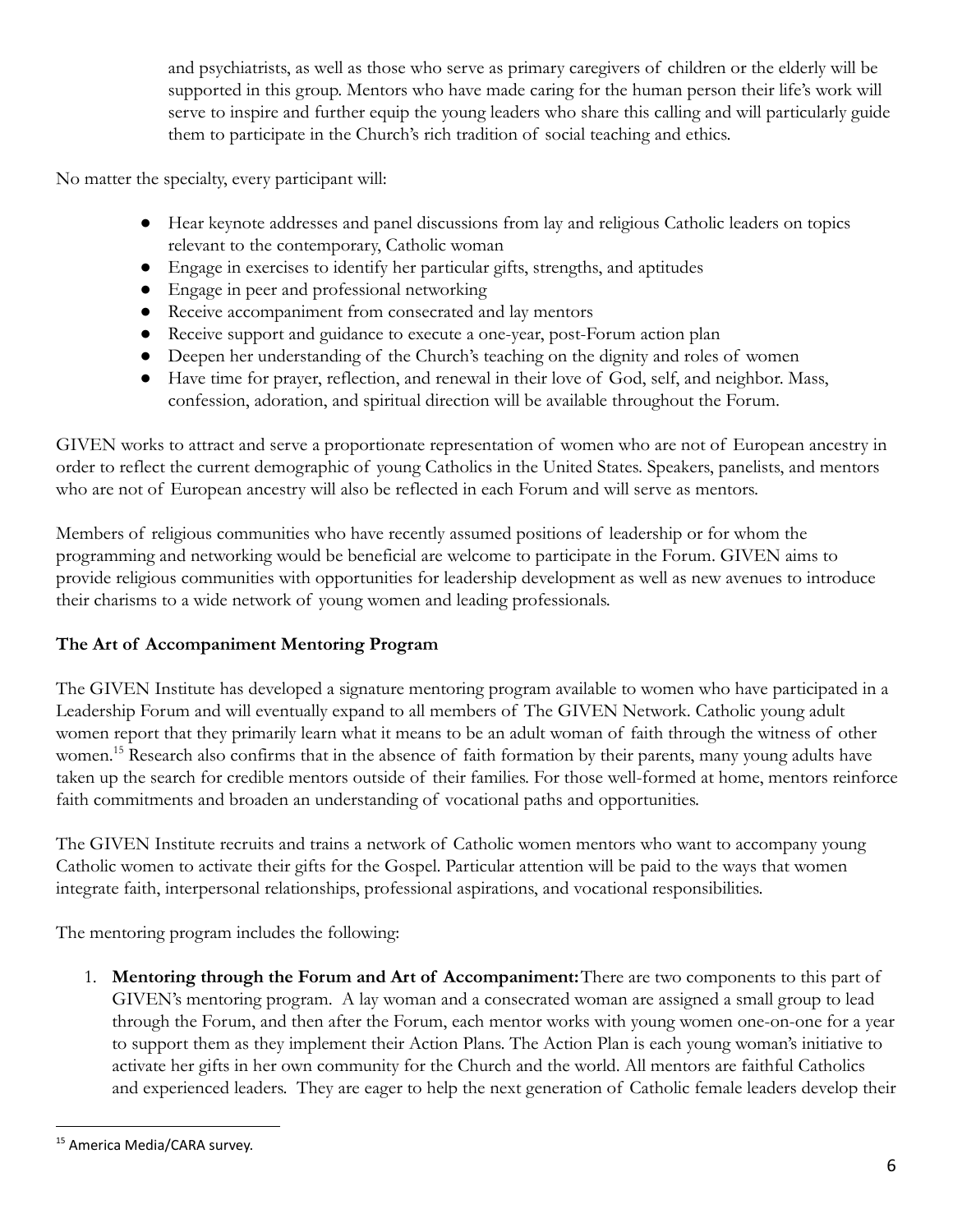gifts and succeed in their personal vocations.

2. **Mentoring through The GIVEN Network:** The Network is a vibrant, growing community of female leaders. As such, GIVEN recognizes that there are many Catholic women who desire to be part of this mission but cannot come to the Forum. Opportunities for one-time mentorship conversations and local gatherings take place throughout the year.

## **Sustaining the GIVEN Network:**

The Leadership Forum and the mentoring program generate a diverse community of faithful women who have a shared heart for putting their gifts in service to the Gospel. One significant fruit is a network of women who support one another through prayer and works of mercy. This community serves as a type of "Catholic Women's LinkedIn," in which Catholic women can connect with one another about work, ministry, service, or opportunities for collaboration and resource-sharing. GIVEN supports and sustains the network in several ways:

- Bringing together new and past participants at the annual leadership Forum and involving alumnae in the programming of each one;
- Hosting regional GIVEN Gatherings, which bring together women of all ages, centered around the themes of GIVEN: receive the gift that you are, realize the gifts you've been given, and respond with the gift that only you can give.
- Creating an online community through the use of social media, GIVEN Academy, and blog and website content.

## **What has GIVEN's impact been?**

#### **2016 Forum Overview:**

The GIVEN Institute, Inc. ("GIVEN") was incorporated on February 9, 2018, but its history began in June 2016, when nearly three hundred young adult Catholic women gathered in Washington, D.C., for a first-of-its-kind leadership and faith formation summit. The five-day event, developed by the Council of Major Superiors of Women Religious, was a response to the consistent call from the last three popes for a better appreciation and activation of the gifts of women for the Church and the world. The premise was simple: invite young adult women of faith to "receive the gift that they are, recognize the gifts they've been given, and respond with the gift that only they can give.".

The Forum brought some of the Church's most prominent lay and consecrated female leaders, including Mother Agnes Mary Donovan, S.V., Helen Alvaré, Dr. Carolyn Woo, and Sister Norma Pimentel, among others, in contact with the next generation of young adult Catholic women. In addition to hearing keynote addresses, participants received mentoring and spiritual guidance from more than 75 religious sisters, had ample networking opportunities, and were guided in the development and execution of an Action Plan in their local communities during the year following the Forum. The participating religious sisters and speakers played a critical role in helping young women to identify their gifts and find communities in need of them.

Participants' action plans included:

● Volunteering with immigrants at the Humanitarian Respite Center in McAllen, Texas with Sister Norma Pimentel. This participant went on to pursue a graduate degree in social work in order to return to serve the migrant population she encountered. She now works as Sister Norma's assistant.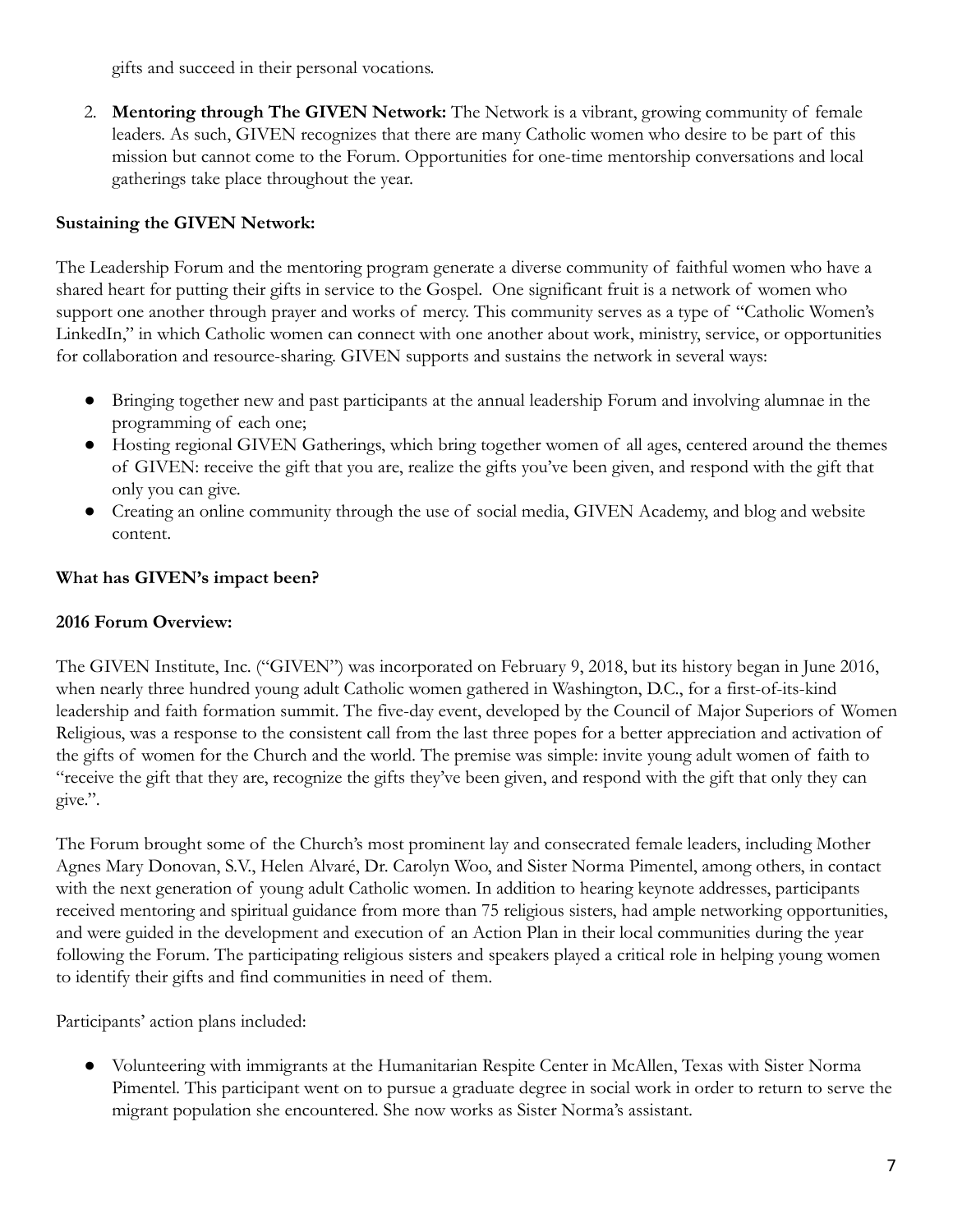- Creation of a website called [The Catholic Woman](https://thecatholicwoman.co/), which was aimed at "[moving] away from reductive stereotypes of Catholic women and instead to speak of them as the unique persons they are." It now reaches 70,000 people.
- Launching a day-long retreat in Kansas City to celebrate women's dignity and vocation. This event has become an annual retreat in the Archdiocese of Kansas City with the approval of the archbishop.

The fruits of the first leadership Forum continue in local communities, in the "digital highways," and in the peripheries where Pope Francis has encouraged the Church to be missionaries.

## **2016 Forum Alumnae:**

In June of 2018, participants of the 2016 Forum were asked to respond to a survey about their experience during and after the event. Highlights of the survey:

- 7 women applied to enter religious life after attending GIVEN
- Nearly 90% of respondents said that the programming from the Forum was still relevant to them two years later
- 70% reported that GIVEN influenced their educational and professional pursuits
- 85% said that GIVEN was helpful in discerning/living their current state of life
- More than 80% stay in contact with members of the GIVEN network
- 100% of respondents would recommend the leadership Forum to a friend

Alumnae of the 2016 GIVEN Forum - single, married and religious - put their gifts in service to the Gospel as:

| Lawyers               | Journalists      |
|-----------------------|------------------|
| Medical professionals | Youth Ministers  |
| NASA researchers      | Pro-life leaders |
| Dieticians            | Musicians        |
| Behavioral therapists | Entrepreneurs    |
| Campus ministers      | Artists          |
| Catechists            | Social Workers   |
|                       |                  |

#### **Testimonies:**

"There were so many examples of women in the Church living vibrantly through different vocations. As a single woman with a career in business, being present at GIVEN opened my eyes to see that God can do anything with your "Yes" if you give it to Him."

"I had been discerning a vocation to the religious life for a few years before attending GIVEN, and although not expecting it at all, it was at GIVEN that God clearly called me to Himself. I went to the Forum simply looking for leadership skills and networking opportunities with other Catholic women, and I left joyfully accepting God's call to be totally His. I am now applying to a religious order!"

"GIVEN helped me to reexamine what I always felt was a tension between the vocation of a wife and mother with professional aspirations. It helped me to understand better the many fruitful ways that women live out their vocations in an integrated way."

## **2019 Forum Overview:**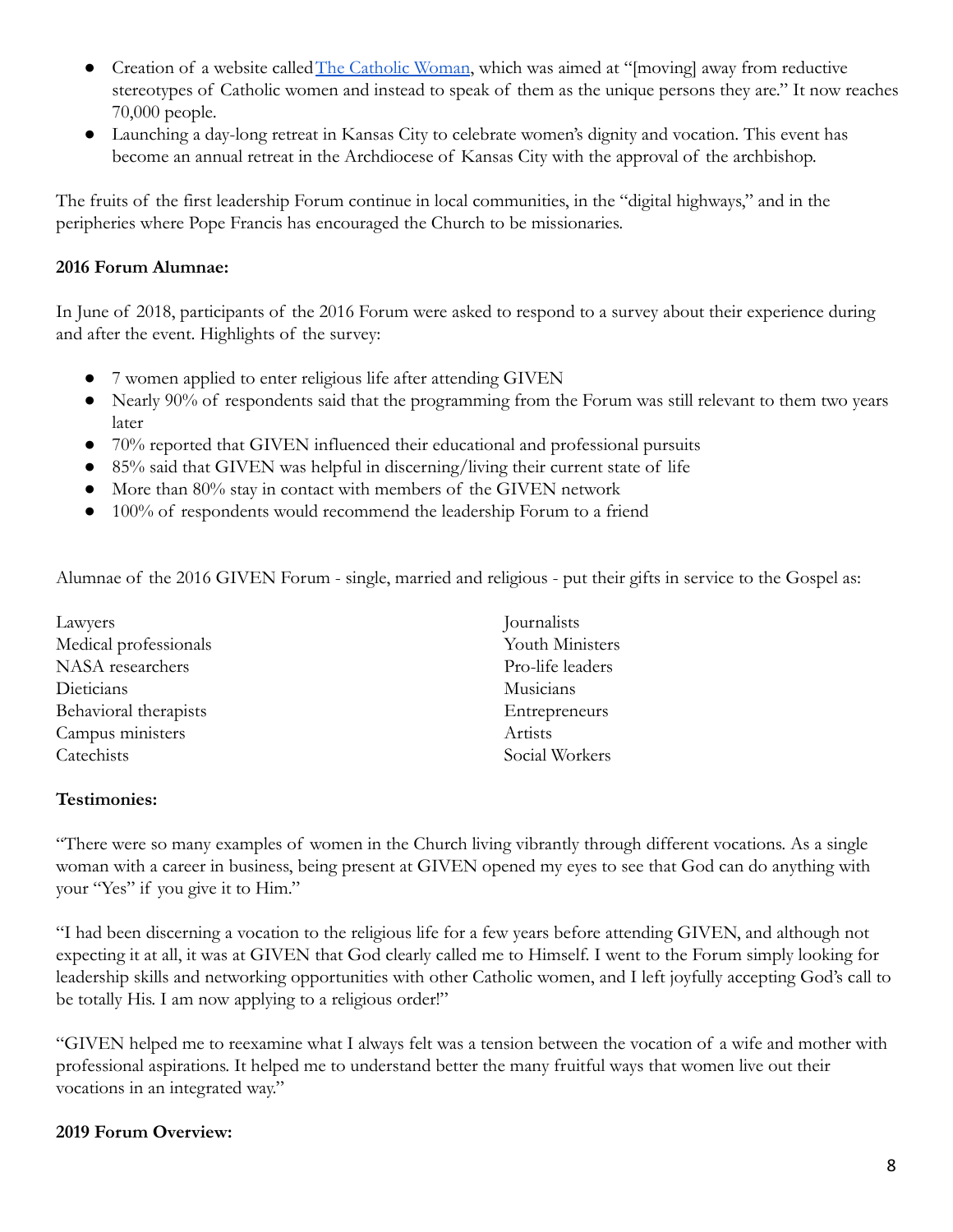In June of 2019, the second GIVEN Forum took place in Washington D.C. This five day event is designed for young adult Catholic women between the ages of 21-30 who are seeking to better understand and pursue their particular mission and/or vocation. During the 2019 GIVEN Forum, attendees came from 30 states, Ireland, and Canada, proudly representing diverse backgrounds. The 120 attendees were paired with lay mentors and religious sisters who met with them in small groups to discuss their proposed Action Plans in the midst of the trainings and workshops. The 25 lay mentors, single and married women, shared their expertise in many sectors of society such as business, publishing, education, law, medicine, and athletics. The 50 religious sisters in attendance hailed from 13 different communities and many included novices still in formation. The attendees spent considerable time alongside the lay mentors and religious sisters by sharing meals, attending Mass and adoration, and enjoying recreational activities during break times. Highlights from the 2019 GIVEN Forum can be found at [giveninstitute.com/2019-given-Forum-highlights/](https://giveninstitute.com/2019-given-forum-highlights/).

## **2019 Forum Alumnae:**

In the Spring of 2020, participants of the 2019 Forum were asked to respond to a survey about their experience during and after the event. Highlights of the survey:

- 4 women applied to enter religious life after attending GIVEN
- Nearly 99% of respondents said that the programming from the Forum was still relevant to them
- 86% reported that GIVEN influenced their educational and professional pursuits
- 92% said that GIVEN was helpful in discerning/living their current state of life
- More than 82% stay in contact with members of the GIVEN network
- 100% of respondents would recommend the leadership Forum to a friend

Alumnae of the 2019 GIVEN Forum - single, married and religious - put their gifts in service to the Gospel as:

| Accountants                         | Geneticists                     |
|-------------------------------------|---------------------------------|
| <b>Book Editors</b>                 | Non-Profit Managers             |
| Campus Ministers                    | Physicians                      |
| College Professors                  | Professional Singers            |
| Dance Instructors                   | Psychotherapists                |
| Data Analysts                       | <b>Registered Nurses</b>        |
| Development Directors               | Special Education Teachers      |
| Digital Media Specialists           | Sports Coaches                  |
| <b>Faith Formation Coordinators</b> | Youth and Young Adult Ministers |

#### **Testimonies:**

"To have been in an environment where my entire self was loved, not just my spiritual self, not just my professional self, etc., but my whole life was ministered to at the GIVEN Forum and I will always be grateful for this."

"You've helped me to know more fully who I am and how to live and love as a woman of God!"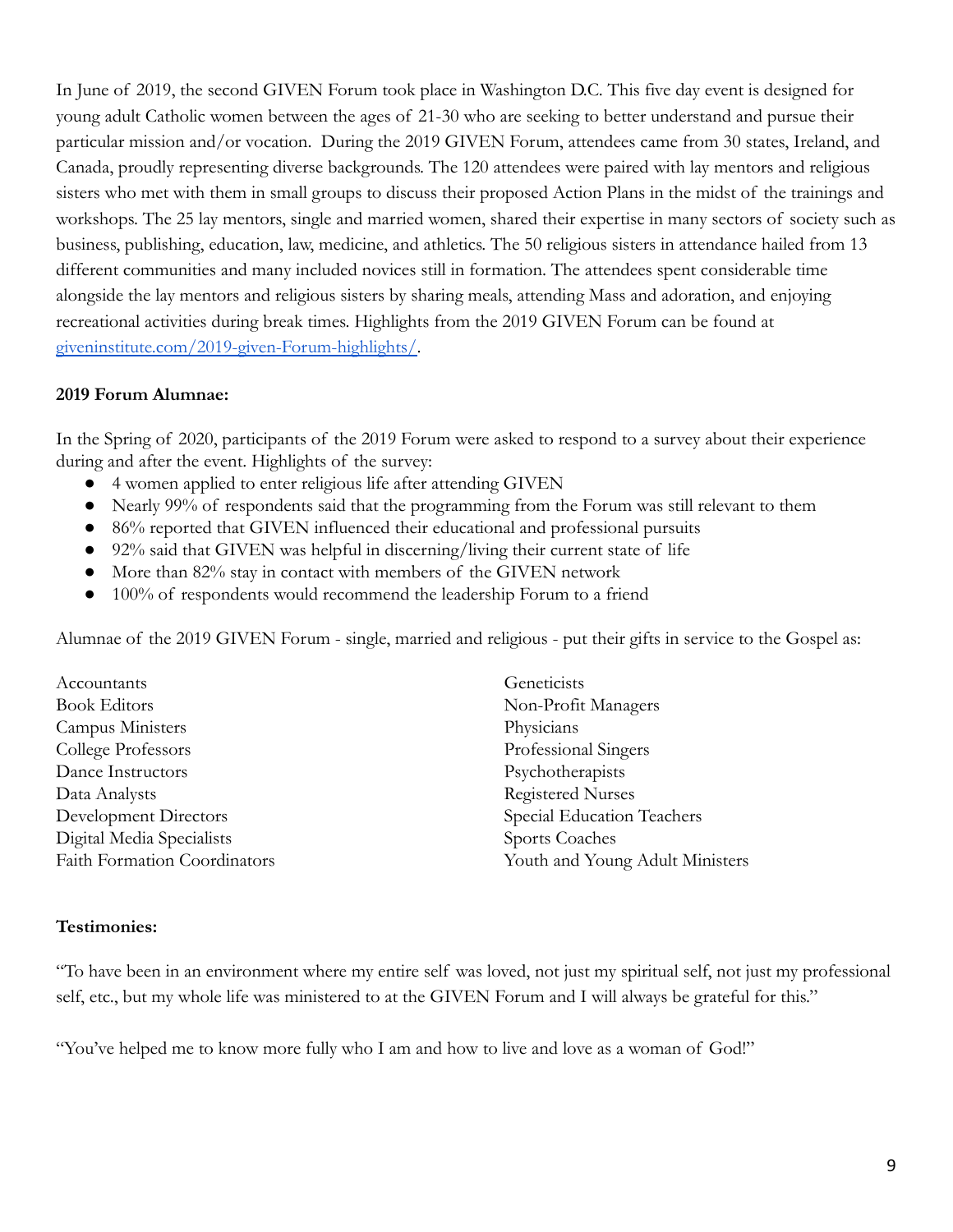"This is NOT like other 'retreats' where you come down off the spiritual high of the mountaintop and it fades into the background - with GIVEN you are walking back down the mountain with an army of sisters who will all help each other work in the vineyards down below."

"The talks have made a deep impression on me and continue to pop up in my prayer. I am immensely grateful to be a part of the GIVEN network. I get to connect with this powerhouse of Catholic women."

### **2020 Discover the Gift Overview:**

Discover the Gift took place from June 10-14, 2020 as a "taste of GIVEN" offering keynote speakers, leadership training tips, prayer with religious sister communities, and online networking. While this online event took place due to the global pandemic, great opportunities unfolded as a result. Over 2,000 women across the globe regardless of age or state in life had the chance to learn more about the mission of GIVEN and personally receive the gift that they are, realize the gifts they have been given, and respond with the gift only they can give. Participants reported that GIVEN's content was energizing and life-giving. One attendee said, "in the cacophony of raw emotions emerging in this current climate, this was what I needed most — a community in unity. Activating the most authentic desires placed in my heart, I felt my strength being refueled as I eagerly unpacked the feminine genius within me by listening to the success stories of other women and creatives." Another noted, "It was a beautiful light amidst a difficult time. I was not surprised by the quality of the talks and format, Given has a well earned reputation of excellence and beauty in all things!"

In addition to inspiring keynote talks on GIVEN's themes, Discover the Gift also offered leadership tips in English and Spanish from a diverse group of Catholic female leaders. These short videos offered practical tips about ministry, discernment, public speaking, and Christian identity, to name a few! After watching one of the leadership tips, one attendee said, "Thank you! I had never before considered entering into an apostolate gradually, as you suggest, to make sure that is where the Lord wants me to be. Thank you so much for that suggestion and your other recommendations." Each of the Discover the Gift leadership speakers shared her experience of using her gifts in practical ways in service to the Church and the world.

The Discover the Gift program was further enriched by an interactive online event guide, music in Spanish and English from women in the GIVEN Network, and daily guided Visio Divina prayer from GIVEN-Alumna-founded [Behold](https://www.beholdvisiodivina.com/). These elements made Discover the Gift a truly immersive experience while maintaining the flexibility and longevity of online content.Women from all over the world tuned in to watch Discover the Gift including Sister Bernadette McCauley, a Sister of Christian Charity from New Jersey who said, "For so many of us this Covid pandemic has been a challenge and in many ways a heavy cross to carry these past months. And like any suffering or cross we carry, as Catholics we know it leads to resurrection. And so with confidence I can say the cross of Covid brought us to the beauty of new life through our participation in the Discover the Gift Program. Our Initial Formation community committed to setting aside time each day to participate in the virtual program. We truly were not prepared for the abundance of graces that came to us as we listened attentively to a variety of inspiring talks given by women." GIVEN's [YouTube channel](https://www.youtube.com/giveninstitute) had over 16,000 views that month alone and there have been 800+ new subscribers since then as well as 100-200 new [Instagram](http://instagram.com/giveninstitute) followers per month.

Discover the Gift attendees were surveyed after the event and reported:

68% single women, others married, entering religious life or prefer not to say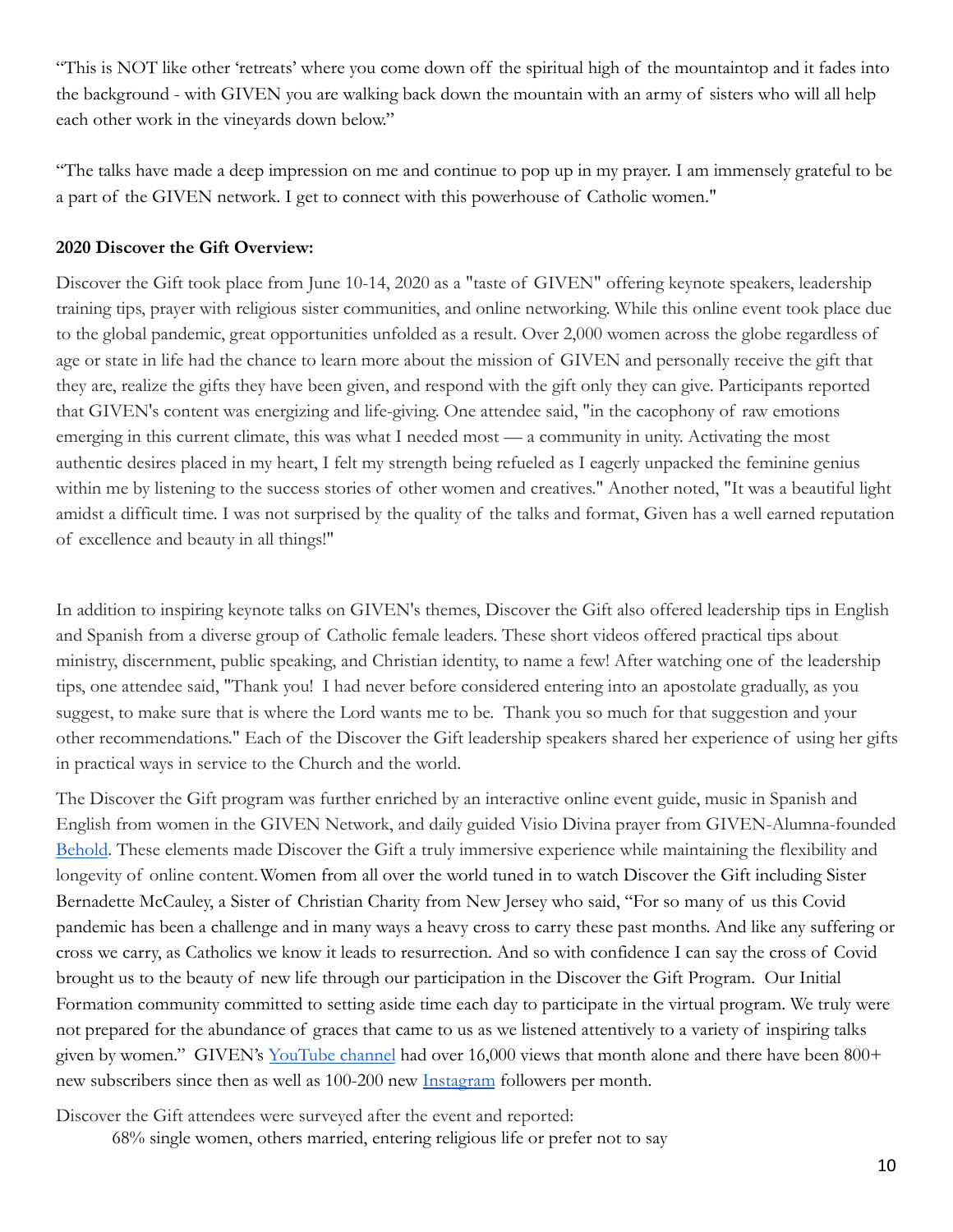50% under 30, 20% ages 30-39, 30% above 40

60% White, 17% Asian, 14% Hispanic/Latino, 4% Black/African American

 $\sim$ 55 religious sisters from 26 communities participated

 $\sim$ 20 states and 9 international countries were represented

[Additional findings on the impact of the GIVEN Forum and Discover the Gift are included in the evaluation](https://giveninstitute.com/wp-content/uploads/2021/03/Report-II-Given-Institute-Final-Submission-Fixed.pdf) [executive summary found online.](https://giveninstitute.com/wp-content/uploads/2021/03/Report-II-Given-Institute-Final-Submission-Fixed.pdf)

## **2021 Forum Overview:**

The 2021 GIVEN Catholic Young Women's Leadership Forum took place from Wednesday, June 9th through Sunday, June 13th at the Catholic University of America. At the 2021 Forum, GIVEN was proud to announce that an agreement has been made with the OSV Institute for Catholic Innovation that three Action Plan projects from the 2021 GIVEN Forum cohort will move into the semi-final round of the 2022 OSV Challenge. These three women will be awarded \$10,000 in seed money by GIVEN benefactors and then will take part in the OSV Challenge Accelerator and compete to be a finalist with a chance to win a \$100,000 prize for their Action Plan. More highlights can be found here: https://giveninstitute.com/2021-given-forum-highlights/

## **Testimonies:**

"I came away from the Forum with an abiding gratitude for the women of the Church. I highly recommend this Forum to any young woman in your life who is looking to share her gifts with the Church. I ask, too, for your prayers, as I work to carry out muy action plan - a retreat for artists - within this next year."  $\sim$  Lindsey, 30, Illinois

"Excellent. A truly filling week, where I was able to encounter God and hear His voice. It was profound - I have never been surrounded by so many incredible Catholic women, women speaking truth and empowering one another not to shrink, but to stand tall in their giftedness. It was so unique - I have never experienced the closeness, glory, and sheer delight of being so enveloped by Catholic femininity. It was a joy."  $\sim$  Kathleen, 28, Alabama

"Amazing. As soon as I learned about GIVEN, I knew I had to attend. I was determined to attend the Forum and I'm so grateful I did. I grew in my faith, appreciation for my unique gifts, my ability to evangelize and my determination. I also gained a deeper appreciation for consecrated vocations."  $\sim$  Jensen, 28, Louisiana

## **What are GIVEN's short-term goals?**

By December 31, 2022 GIVEN aims to:

- Host a fourth Leadership Forum for a cohort of 100 young adult women who have a heart for mission and an aptitude for leadership and equip them to advance in their professional or vocational paths.
- Support Forum participants in the development and execution of a post-Forum action plan that will yield measurable impact within a particular community and utilize their unique gifts and talents.
- Recruit and train additional, diverse established Catholic leaders who will be paired up with the next cohort of participants in the Art of Accompaniment Mentoring Program.
- Provide more religious communities with an opportunity at the Forum to increase their visibility with established and emerging Church leaders who will collaborate with them in their ministries.
- Host additional GIVEN Gatherings to increase awareness of the mission as well as meeting the needs of women in local arenas.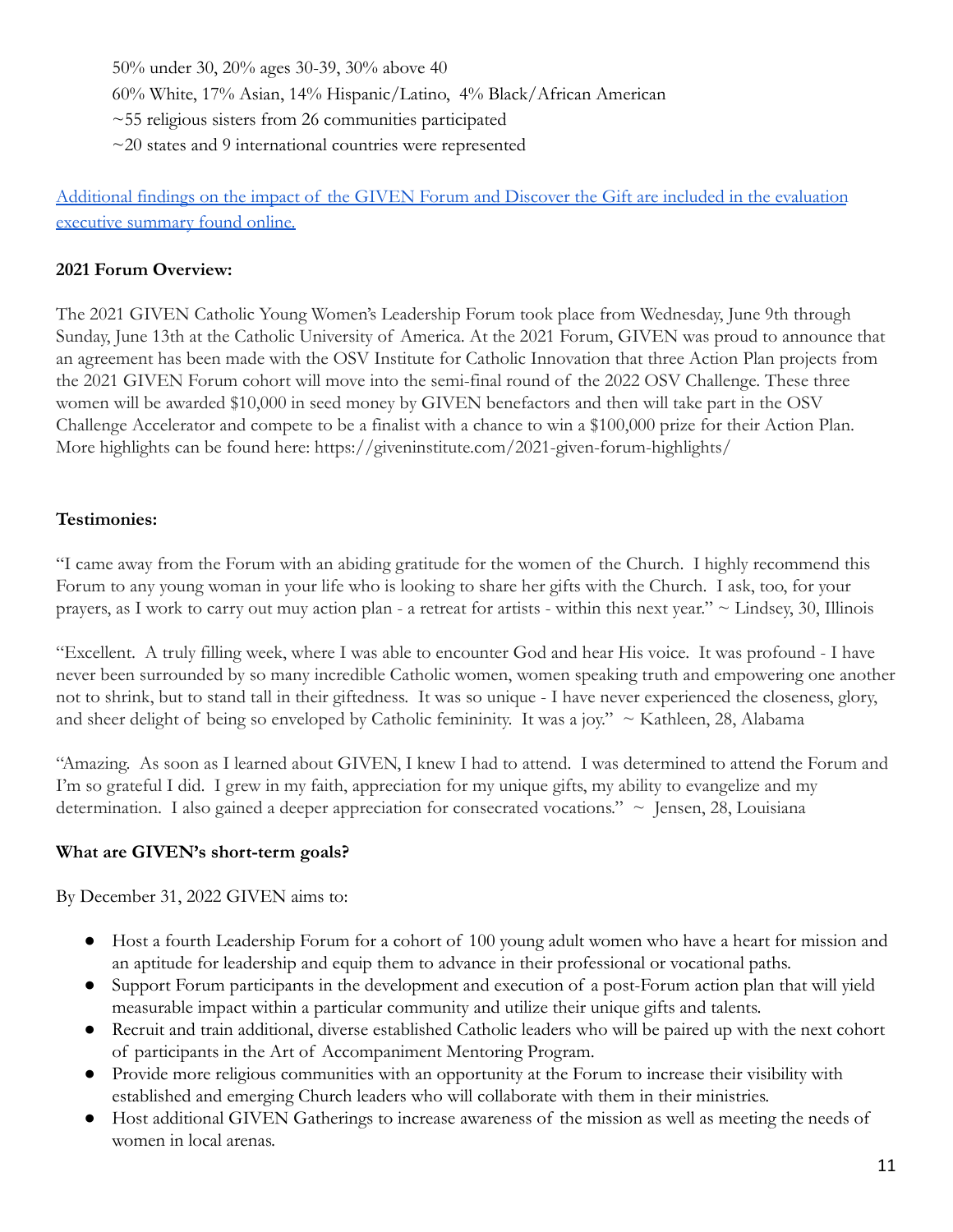● Continued opportunities for ongoing formation through GIVEN Academy and online networks.

## **What are GIVEN's long-term goals?**

- GIVEN expects that participation in Leadership Forums and the Art of Accompaniment Mentoring Program will become highly sought-after opportunities for this targeted demographic and will attract top-tier candidates who will be well-positioned to have an impact as leaders in their fields. GIVEN expects to see application numbers grow as well as participation in the GIVEN Network through regional events and online programming.
- GIVEN anticipates that hosting annual Leadership Forums, building up the dedicated mentoring network, and launching GIVEN Gatherings will help to foster a steady, incisive presence of faithful, skilled women--both lay and consecrated religious--in positions of leadership within the Church and within professions aimed at the common good.
- GIVEN expects that it will become a leading organization that supports the work of religious sisters in the United States. GIVEN will provide regular leadership development opportunities for religious sisters and provide communities with high-impact networking opportunities for their sustainability. GIVEN also introduces young women to diverse religious communities and the witness of self-gift in consecrated life throughout its programming.

## **How will GIVEN measure success?**

The GIVEN Institute will measure success by:

- Regularly measuring the effectiveness of programming
- Post-Forum surveys (short and long-term) of how GIVEN affected vocational commitments and decision-making
- Tracking numbers of applicants for Forum and mentoring and quality of applications
- Tracking numbers of women who serve as mentors and their evaluation of mentor training and program
- Tracking numbers of alumnae who give back to GIVEN with time, talent, treasure
- Tracking number of religious sister participants in GIVEN programming as well as the congregations that remain involved over time
- Tracking number of GIVEN Gathering requests and the geographical stretch of GIVEN programming
- Evaluating effectiveness and execution of participant action plans
- Tracking impact via social media platforms, online content, and ongoing formation opportunities

Assessment will be conducted through habitual program surveying in addition to the work of GIVEN's measurement, evaluation and learning partner. GIVEN recently contracted with Dr. Michael Welker, Director of Catholic Business Management and Entrepreneurship at Franciscan University, to conduct an external evaluation. This research project will be geared primarily towards understanding the internal transformation of the young adult women, the effectiveness of their Action Plans, and how the presence of religious sisters impacts their work. The project will track 30 women beginning with the 2021 Forum cohort and evaluate them over their time in the Art of Accompaniment Mentoring Program as well as the sustainability of their Action Plans after they graduate from the formal program. This process will be implemented with each cohort moving forward annually. This will ensure that the additional leadership training and ongoing formation through GIVEN Academy, Discover the Gift, GIVEN Gatherings and other GIVEN Network programming is truly impacting alumnae long-term. Results will be reviewed by the Board of Directors and shared in an Annual Report to supporters. GIVEN will gradually incorporate the research findings into systemic change and continuous quality improvement plans, year after year.